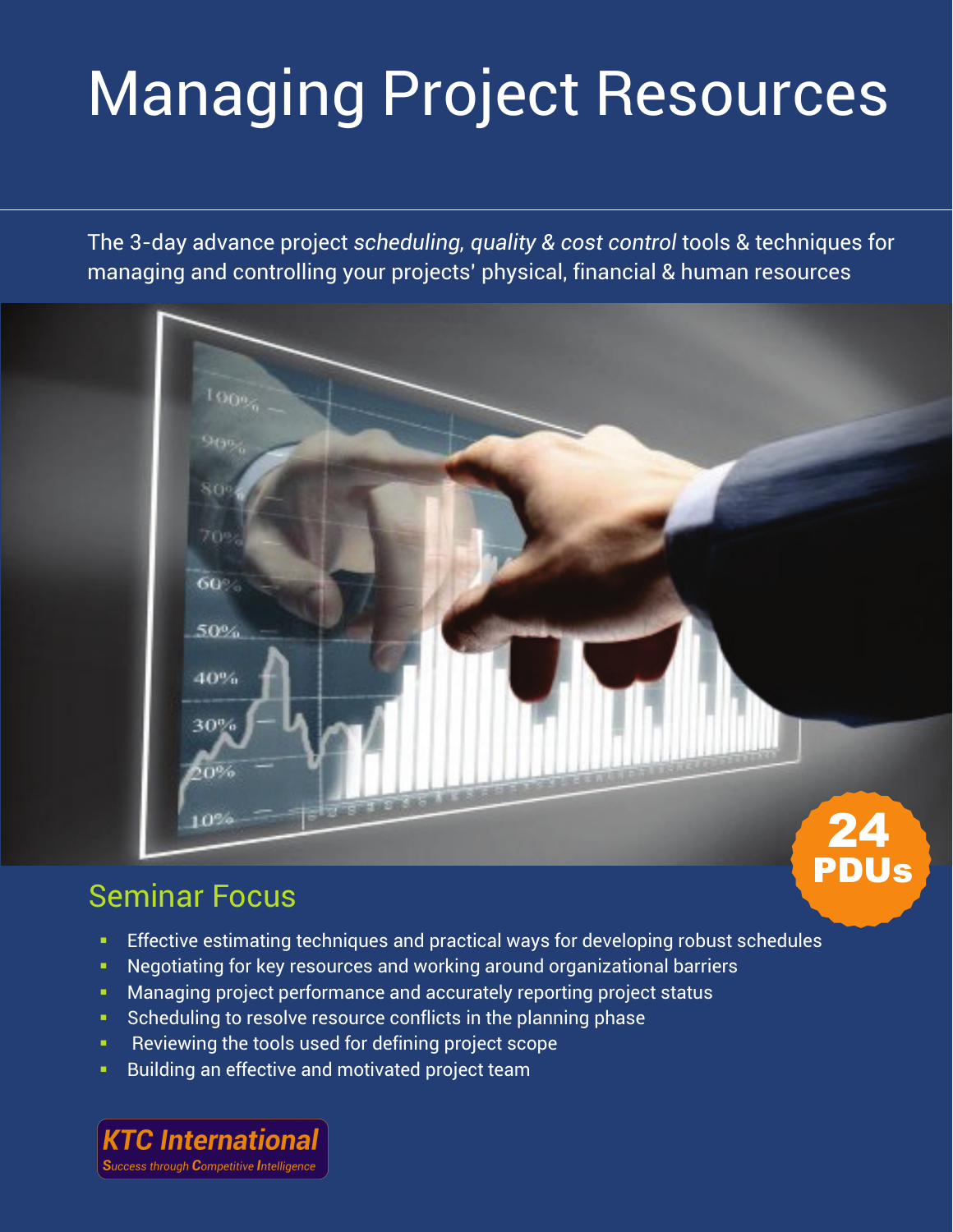## **OVERVIEW**

#### **This advanced course will equip you with the skills you need to secure the right resources and build commitment to a realistic schedule, which you can successfully manage and control**

Successful project delivery involves a great deal more than simply planning and controlling, you need the support and dedication of a team to get it done. A particularly significant challenge for many Project Managers is to fashion a high performing team from a group of resources temporarily loaned to the project. Learn the essential skills you need to manage both the schedule and the human side of projects successfully.

#### **You will explore various practical tools and techniques for managing resources and scheduling projects within constraints of time, cost and quality**

You will participate in small "project teams", tackling a case study project, to demonstrate the practical use of key project tools. Practice skills for scope definition and developing work breakdown structures. Use effective techniques for estimating and budgeting, a logical approach to developing robust schedules, which are all essential for effective resource management.

Staying on track or more importantly knowing if you are heading off-track, is an equally challenging proposition for Project Managers. This course will demonstrate the Earned Value Management (EVM) approach, which enables everyone, including customers to keep track of cost and schedule performance. Many people have likened it to a dashboard that provides early warning signal on projects.

#### **To achieve quality deliverables, you must establish processes that lead to consistent performance and deal flexibly with customer needs and wants**

## WHO SHOULD ATTEND

This course is aimed at project managers, and all other project team members involved in the production of project schedules, resource plans, and cost budgets

## BENEFITS OF ATTENDING

#### **This course provides you with a clear understanding of cost and schedule control techniques to maximize the effectiveness of your key project resources**

The course is heavy on practical tips, both on best practice, and the use of software and on teaching delegates to think like Project Managers, to be active instead of passive, to take responsibility for the project and take positive steps to keep it on track, with emphasis on the following:

- $\triangleright$  Prioritize requirements to maximize the deployment of resources to critical areas
- $\triangleright$  Identify appropriate techniques and tools for estimating time, costs and resources
- $\triangleright$  Use scheduling techniques including networks and Gantt charts
- $\triangleright$  Learn advanced schedule development techniques to optimize resource usage
- $\triangleright$  Consider the use of feeder buffers with the critical chain project management approach
- $\triangleright$  Know how to use Earned Value Management techniques to determine project status
- $\triangleright$  Manage project performance and accurately report project status